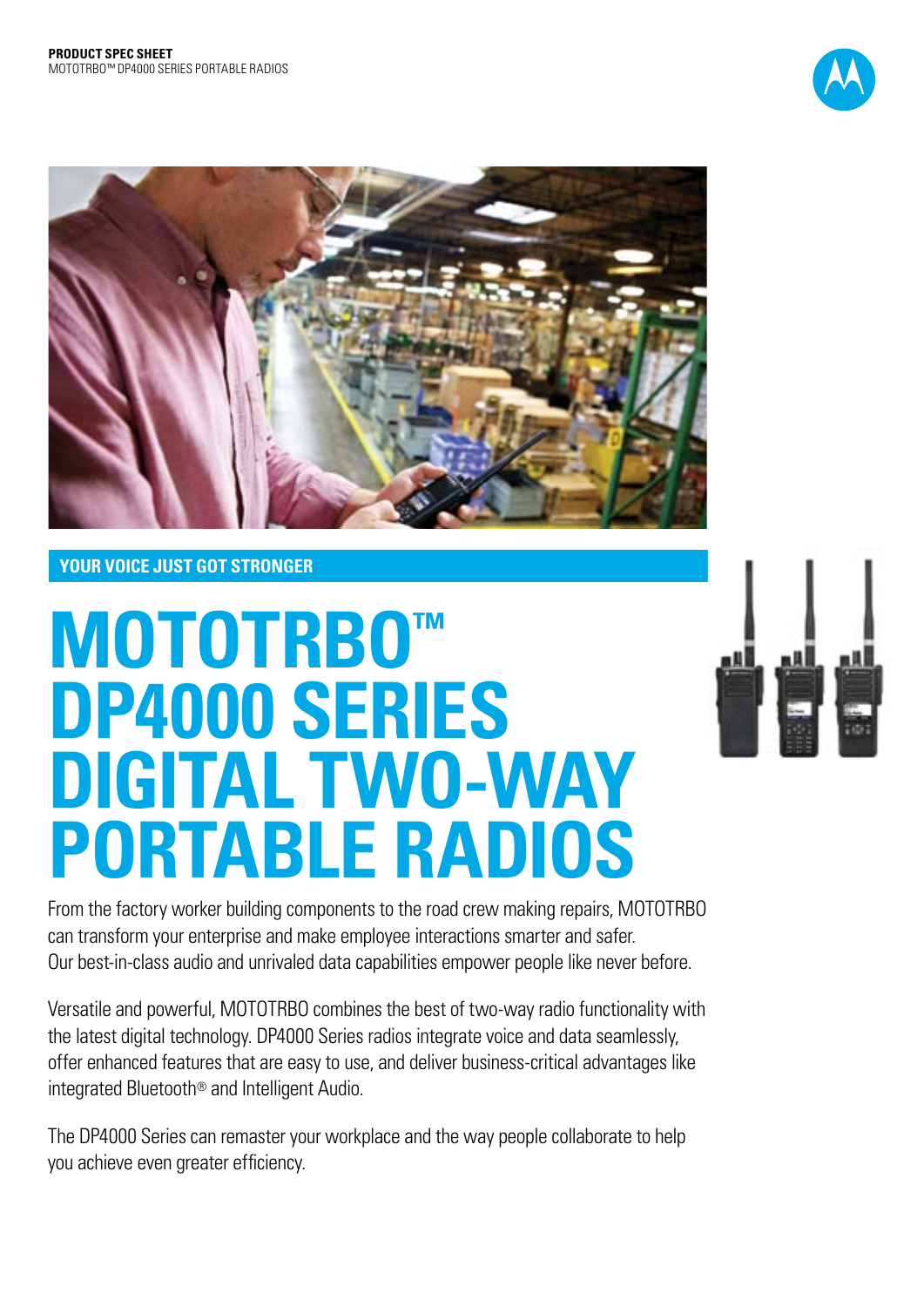#### **AUDIO BEYOND EXPECTATIONS**

When it comes to exceptional audio clarity, the quality of digital can't be denied. DP4000 Series portables give you digital audio performance throughout your coverage area plus unique features to help your employees hear and speak clearly, wherever they work.

With Intelligent Audio, the radio volume automatically adjusts to compensate for background noise so workers don't have to adjust their radio volume to avoid missing a call in loud situations or disturb others when they move into quiet areas. Increased background noise suppression helps filter out unwanted external clamor – from heavy equipment to the roar of engines.

Bluetooth® audio is embedded right in the radio, so no adapter is needed when using wireless accessories. Also, IMPRES™ audio accessories enhance noise suppression and improve voice intelligibility for smarter accessories than they've ever experienced before.

#### **INDUSTRY-LEADING DATA**

DP4000 Series radios feature integrated Bluetooth® data, so rather than waiting until the end of a shift, busy work crews can send real time information back to the office, saving valuable hours and enabling better decision making. Integrated GPS enables location tracking of mobile work teams and text messaging enables communication when voice isn't feasible. And the large, full-colour, 5-line display operates in day or night mode, for easy viewing of contact lists, text messages and work order tickets even in bright sunlight.

MOTOTRBO's Application Developer Program offers customised data applications so you can adapt your radios to your business challenges. With the largest developer program in the industry, data applications help meet your objectives – from work order ticket management to telephony integration, and more.

#### **HIGH-POWERED PERFORMANCE**

Because MOTOTRBO uses TDMA digital technology, you get integrated voice and data, twice the calling capacity and clearer voice communications. When it comes to battery performance, MOTOTRBO radios operate up to 40 percent longer between recharges compared to analogue.

#### **RICH FUNCTIONALITY**

DP4000 Series radios offer plenty of features businesses seek – including enhanced call signaling, basic and enhanced privacy-scrambling, option board expandability and the transmit interrupt suite to prioritise critical communication the moment you need it. Programmable button features appear on the display for easy viewing and quick access. And when workers can't be distracted, customisable voice announcement provides audible confirmation of channel and zone changes as well as programmable button features, eliminating the need to view the display.

### **EXPANDED CAPACITY AND COVERAGE**

Your workforce is hard at work every day – picking up loads, making road repairs, providing security, responding to guest requests or restoring power after a storm.

IP Site Connect helps to dramatically improve customer service and productivity by using the Internet to extend coverage to create a wide area network, enhance single site coverage or link geographically dispersed locations. Capacity Plus single-site trunking expands capacity to over 1,000 users without having to add new frequencies. Linked Capacity Plus combines the expanded capacity of Capacity Plus with the wide area coverage of IP Site Connect, delivering a high capacity, wide area, and cost effective multi-site trunking solution. So whether you want coverage at a single site or across multiple ones, MOTOTRBO can be scaled to your business and budget.

#### **MIGRATE AT YOUR OWN PACE**

Keeping operations running smoothly during a change in communication systems is vital to any business. It's easy to migrate to digital with DP4000 Series radios because they operate in analogue and digital mode. To ease the transition even further, the dynamic mixed mode repeater functionality streamlines automatic switching between analogue and digital calls. So you can begin using MOTOTRBO radios and repeaters on your existing analogue system, and when your time and budget allow, move to digital at your own pace.

### **DAY-IN, DAY-OUT DURABILITY**

DP4000 Series radios meet the most demanding specs, including IP57 for water submersibility and U.S. Military 810 C, D, E, F, & G standards for exceptional durability. The radio is also "intrinsically safe" when purchased and equipped with an intrinsically safe (FM) battery, for use in environments where flammable gas, vapors or combustible dust may be present. And it's backed by a two-year Standard Warranty, and 1-year warranty for batteries and accessories.



#### **Keep your business running smoothly with business applications:**

**Location tracking:** Monitor the whereabouts of mobile workers so they can respond immediately; in an emergency, you can pinpoint security personnel and send the nearest to the scene

| Integrated              |
|-------------------------|
| <b>Bluetooth®</b> for   |
| sharing data wirelessly |
| and instantly between   |
| devices                 |

**Dispatch consoles** for centralised communication

**Email gateways** to connect to email from your radio

**Network monitoring** to maximise system utilisation

**Man-down applications** so radios call for help when workers can't

**Telephony** for communication between radios and landline or mobile phones

**Text messaging** for quick and discreet communication

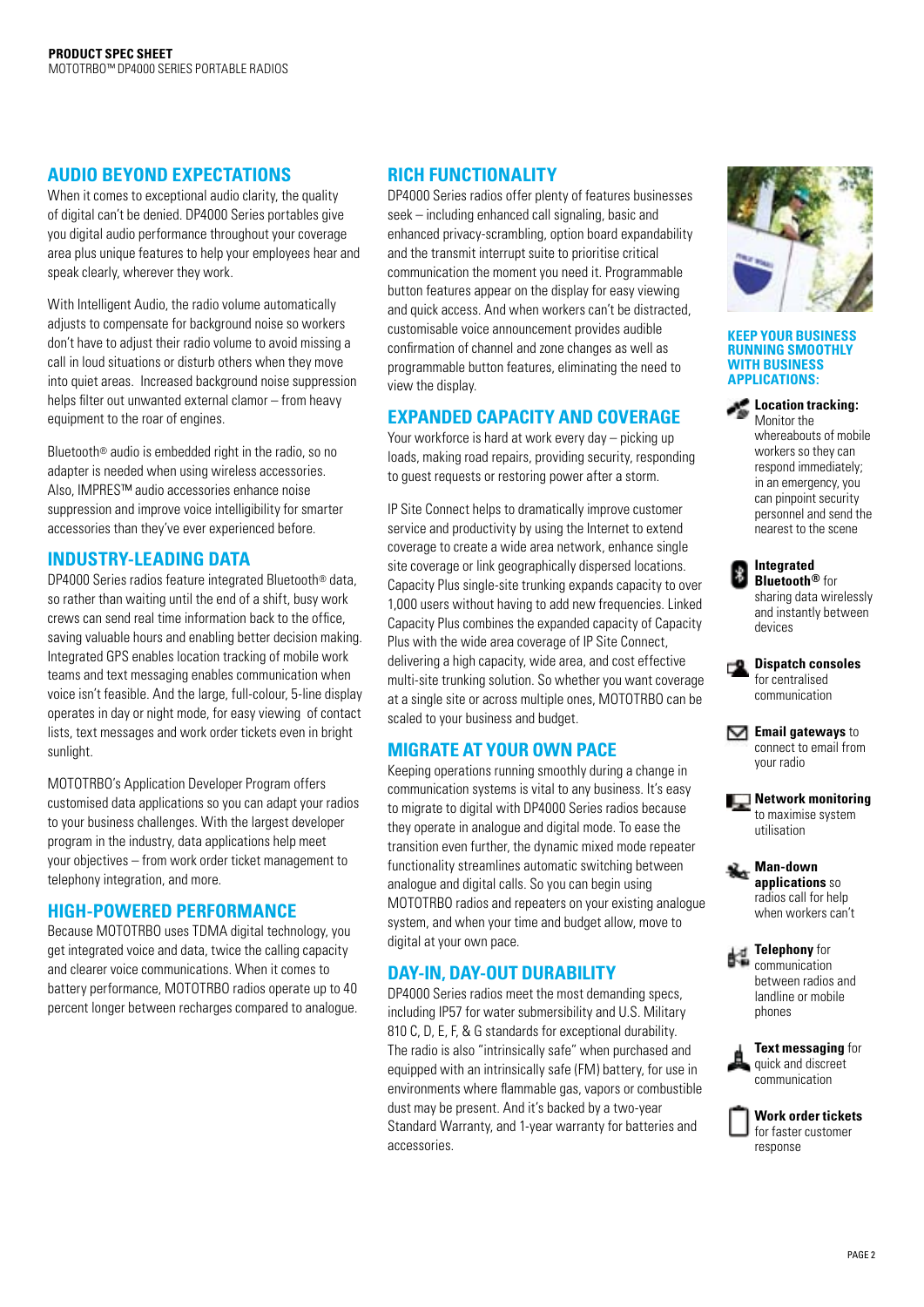# **DP4000 Series Specifications**

| <b>GENERAL SPECIFICATIONS</b>          |         |                            |                                     |                              |                                  |  |  |  |
|----------------------------------------|---------|----------------------------|-------------------------------------|------------------------------|----------------------------------|--|--|--|
|                                        |         |                            | DISPLAY DP4800/DP4801/DP4600/DP4601 |                              | <b>NON DISPLAY DP4400/DP4401</b> |  |  |  |
|                                        |         | <b>VHF</b><br><b>UHF</b>   |                                     | <b>VHF</b>                   | <b>UHF</b>                       |  |  |  |
| Channel Capacity                       |         |                            | 1000                                |                              | 32                               |  |  |  |
| Frequency                              |         | 136-174 MHz                | 403-527 MHz                         |                              | 403-527 MHz                      |  |  |  |
| IMPRES Hi-Cap Li-ion 2150 mAH          | (HxWxL) |                            | 130.3 mm / 55.2 mm / 41.1 mm        |                              | 130.3 mm / 55.2 mm / 39.6 mm     |  |  |  |
| Battery (PMNN4409)                     | Weight  |                            | 355.5q                              |                              | 323q                             |  |  |  |
| (HxWxL)<br>Slim IMPRES Li-ion 1500 mAH |         |                            | 130.3 mm / 55.2 mm / 35.8 mm        | 130.3 mm / 55.2 mm / 34.3 mm |                                  |  |  |  |
| Battery (PMNN4407)                     | Weight  |                            | 335.5q                              |                              | 303q                             |  |  |  |
| (HxWxL)<br>IMPRES Hi-Cap Li-ion FM     |         |                            | 130.3 mm / 55.2 mm / 41.1 mm        |                              | 130.3 mm / 55.2 mm / 39.6 mm     |  |  |  |
| 2300 mAH Battery (NNTN8129)            | Weight  |                            | 365.5q                              | 333q                         |                                  |  |  |  |
| Power Supply                           |         | 7.5 V (Nominal)            |                                     |                              |                                  |  |  |  |
| Operating Temperature                  |         |                            | $-30 - +60$ °C <sup>1</sup>         |                              |                                  |  |  |  |
| <b>FCC Description</b>                 |         | ABZ99FT3085<br>ABZ99FT4086 |                                     | ABZ99FT3085                  | ABZ99FT4086                      |  |  |  |
| <b>IC Description</b>                  |         | 109AB-99FT3085             | 109AB-99FT4086                      | 109AB-99FT3085               | 109AB-99FT4086                   |  |  |  |

| <b>BATTERY</b>                           |                                                                                   |                                      |  |  |  |  |  |
|------------------------------------------|-----------------------------------------------------------------------------------|--------------------------------------|--|--|--|--|--|
| Average Battery Life                     | 5/5/90 duty cycle with carrier squelch and transmitter in high power <sup>2</sup> |                                      |  |  |  |  |  |
| Slim IMPRES Li-ion 1500 mAh Battery      | Analogue: 7.7 hrs/ Digital: 11.3 hrs                                              | Analogue: 8 hrs/Digital: 11.8 hrs    |  |  |  |  |  |
| IMPRES Hi-Cap Li-ion 2150 mAH Battery    | Analogue: 11.1 hrs/Digital: 16.2 hrs                                              | Analogue: 11.5 hrs/Digital: 17 hrs   |  |  |  |  |  |
| IMPRES Hi-Cap Li-ion FM 2300 mAH Battery | Analogue: 11.9 hrs/Digital: 17.3 hrs                                              | Analogue: 12.3 hrs/Digital: 18.1 hrs |  |  |  |  |  |

|  |  | <sup>1</sup> Radio only - Li-lon battery -100 |  |
|--|--|-----------------------------------------------|--|
|  |  |                                               |  |

² Actual battery runtime observed may vary based on the use of certain features such as GPS, Bluetooth, and Expansion Card based applications.

Please contact your Motorola sales representative for battery runtime expectations based on your specific radio configuration.

| <b>RECEIVER</b>                                                             |                                              |                                                |
|-----------------------------------------------------------------------------|----------------------------------------------|------------------------------------------------|
|                                                                             | <b>VHF</b>                                   | UHF                                            |
| Frequencies                                                                 | 136-174 MHz                                  | 403-527 MHz                                    |
| <b>Channel Spacing</b>                                                      |                                              | 12.5/25kHz                                     |
| Frequency Stability (-30 $\degree$ C, +60 $\degree$ C, +25 $\degree$ C Ref) | $±.5$ ppm                                    |                                                |
| Analogue Sensitivity (12dB SINAD)                                           | 0.3uV (0.22uV typical)                       |                                                |
| Digital Sensitivity                                                         |                                              | $0.25$ uV (0.19 uV typical)                    |
| Intermodulation (TIA603D)                                                   | 70 dB                                        |                                                |
| Adjacent Channel Selectivity (TIA603A)-1T                                   | 60dB @ 12.5 kHz / 70dB @ 25 kHz <sup>3</sup> |                                                |
| Adjacent Channel Selectivity (TIA603D)-2T                                   | 45dB @ 12.5 kHz / 70dB @ 25 kHz <sup>3</sup> |                                                |
| Spurious Rejection (TIA603D)                                                | 70 dB                                        |                                                |
| <b>Rated Audio</b>                                                          | 0.5W                                         |                                                |
| Audio Distortion @ Rated Audio                                              | 5% (3% typical)                              |                                                |
| Hum and Noise                                                               |                                              | -40dB @ 12.5 kHz / -45dB @ 25 kHz <sup>3</sup> |
| Audio Response                                                              |                                              | <b>TIA603D</b>                                 |
| Conducted Spurious Emission (TIA603D)                                       | -57dBm                                       |                                                |

| TRANSMITTER                    |                                                      |                           |  |  |  |  |
|--------------------------------|------------------------------------------------------|---------------------------|--|--|--|--|
|                                | <b>VHF</b>                                           | <b>UHF</b>                |  |  |  |  |
| Frequencies                    | 136-174 MHz                                          | 403-527 MHz               |  |  |  |  |
| <b>Channel Spacing</b>         |                                                      | 12.5/25 kHz               |  |  |  |  |
| <b>Frequency Stability</b>     | $±.5$ ppm                                            |                           |  |  |  |  |
| Low Power Output               | 1W                                                   | 1W                        |  |  |  |  |
| High Power Output              | 5W                                                   | 4W                        |  |  |  |  |
| <b>Modulation Limiting</b>     | ± 2.5kHz @ 12.5 kHz / ± 5.0kHz @ 25 kHz <sup>3</sup> |                           |  |  |  |  |
| <b>FM Hum and Noise</b>        | -40dB@ 12.5 kHz / -45dB@ 25 kHz3                     |                           |  |  |  |  |
| Conducted/Radiated Emission    | $-36$ dBm < $1$ GHz / $-30$ dBm > $1$ GHz            |                           |  |  |  |  |
| Adjacent Channel Power         | 60dB @ 12.5 kHz / 70dB @ 25 kHz <sup>3</sup>         |                           |  |  |  |  |
| Audio Response                 | TIA603D                                              |                           |  |  |  |  |
| Audio Distortion               | 3%                                                   |                           |  |  |  |  |
|                                | 12.5 kHz Data: 7K60F1D & 7K60FXD                     |                           |  |  |  |  |
| <b>4FSK Digital Modulation</b> | 12.5 kHz Voice: 7K60F1E & 7K60FXE                    |                           |  |  |  |  |
|                                | Combination of 12.5 kHz Voice & Data: 7K60E1W        |                           |  |  |  |  |
| Digital Vocoder Type           | AMBE+2™                                              |                           |  |  |  |  |
| Digital Protocol               |                                                      | ETSI TS 102 361-1, -2, -3 |  |  |  |  |